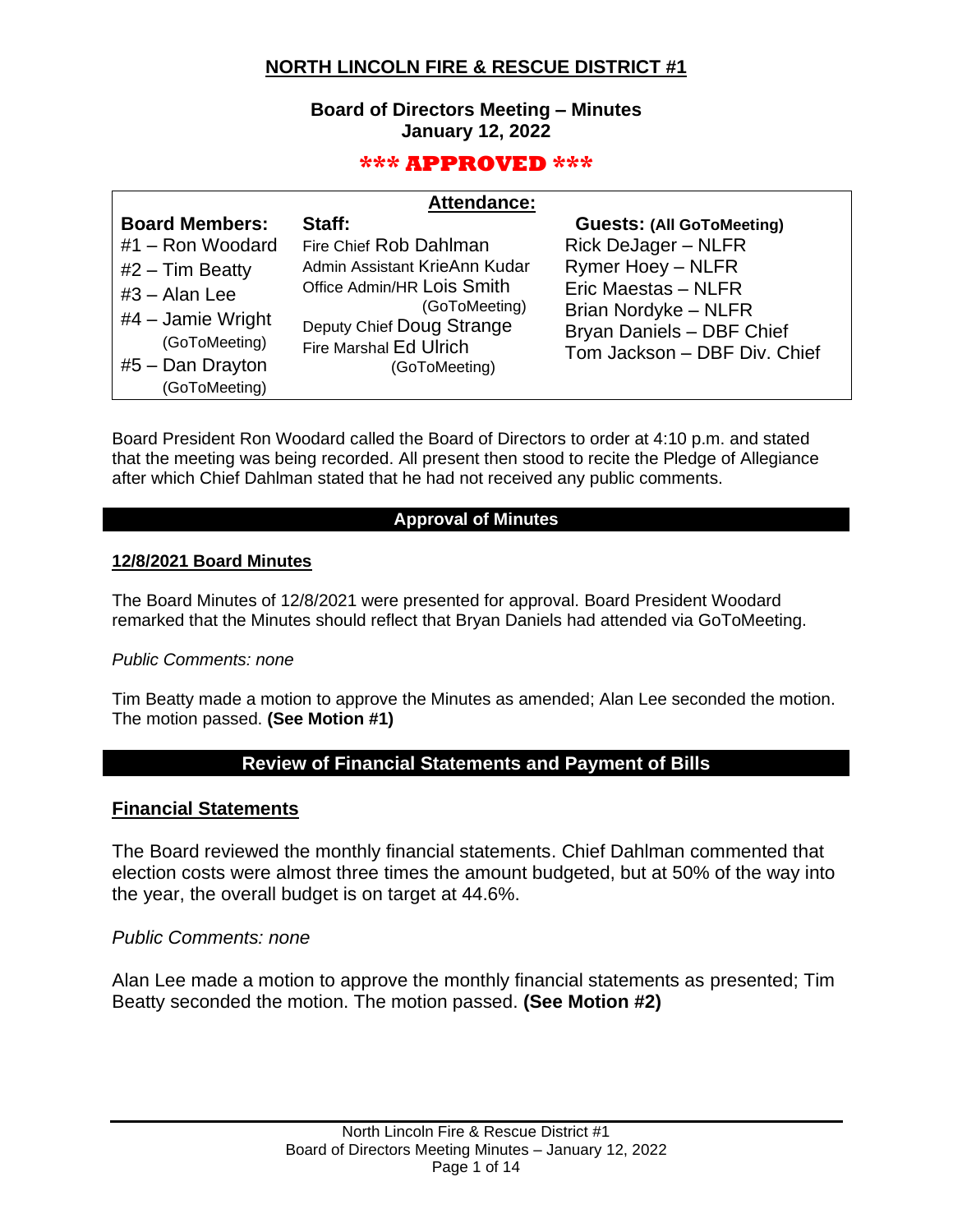# **Payment of Bills**

The bills were presented for payment.

*Public Comments: none*

Dan Drayton made a motion to approve payment of the bills as presented; Tim Beatty seconded the motion. The motion passed. **(See Motion #3)**

## **Budget**

The draft budget calendar for the upcoming budget year 2022/2023 was presented to the Board for their approval. The times of the meetings will be added to the calendar.

## *Public Comments: none*

Tim Beatty made a motion to approve the calendar with the times added; Alan Lee seconded the motion. The motion passed. **(See Motion #4)**

The Board was asked to appoint a Budget Officer for the upcoming budget year 2022/2023. Dan Drayton agreed to act as the Budget Officer.

*Public Comments: none*

Tim Beatty made a motion to approve appointing Dan Drayton as the 2022/2023 Budget Officer; Alan Lee seconded the motion. The motion passed. **(See Motion #5)**

## **Old Business**

## **Item #1 – Policy 6.2 – Disposal / Transfer of Surplus Items**

The Board reviewed Policy 6.2 and a binder documenting surplus items to satisfy "G. Documentation of Surplus Transactions". As items are declared surplus, they will be added to the log. A "Property Disposition" column should be added to make note of whether an item was sold, donated, etc.

## *Public Comments: none*

Alan Lee made a motion to approve Policy 6.2 as presented and the log with the addition of the "Property Disposition" column; Dan Drayton seconded the motion. The motion passed. **(See Motion #6)**

## **Item #2 – 2020/2021 Audit**

The Audit for the budget year 2020/2021 was presented for review and acceptance by the Board. The auditors' Management Letter contained a deficiency regarding lack of records regarding historical cost and depreciation.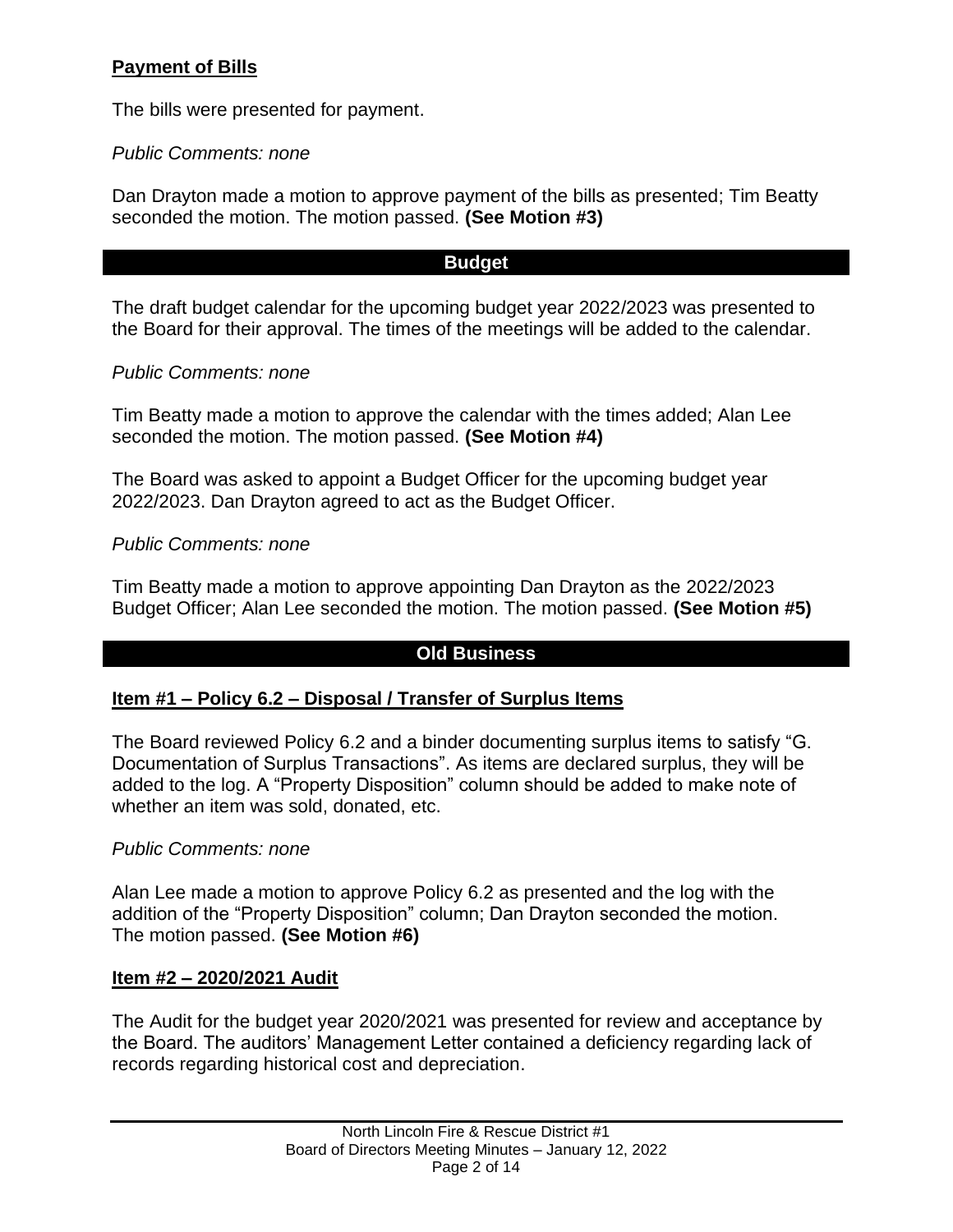Three Best Practices (not deficiencies) were touched on and addressed:

- Insufficient Fidelity Insurance the District has the maximum coverage, so is not lacking in this area.
- Separation of Duties the District does the best it can with a small staff.
- Monitoring of Financial Activities by the Board of Directors the Board does monitor all financial activities.

## *Public Comments: none*

Dan Drayton made a motion to accept the Audit for the budget year 2020/2021; Tim Beatty seconded the motion. The motion passed and the Letter of Response was signed by the Board President. **(See Motion #7)**

## **New Business**

## **Item #1 – Iconipro Proposal – Station 13 Alarm System**

Chief Dahlman presented the Board with a proposal from Iconipro to replace the alarm system at Station 13 for a total cost of \$16,920, plus permits. Repair is needed and the system is outdated. Iconipro requires a 20% down payment (\$3,400), per their standard agreement.

## *Public Comments: none*

Tim Beatty made a motion to approve Iconipro's proposal to replace the alarm system at Station 13 for \$16,920, plus permits; Jamie Wright seconded the motion. The motion passed. **(See Motion # 8)**

## **Item #2 – Resolution #2022-01 (\$35,000 donation)**

The Board reviewed Resolution #2022-01 transferring a donation received in the amount of \$35,000 to Account #6835 – Fire Supplies. An anonymous community member donated the money to pay for the purchase of 40 thermal imaging cameras, multi chargers, and intake valves.

### *Public Comments: none*

Dan Drayton made a motion to approve Resolution #2022-01 to transfer the donation by an anonymous community member in the amount of \$35,000 to Account #6835 – Fire Supplies to purchase 40 thermal imaging cameras, multi chargers, and intake valves; Alan Lee seconded the motion. The motion passed and the Resolution was signed by the Board President. **(See Motion #9)**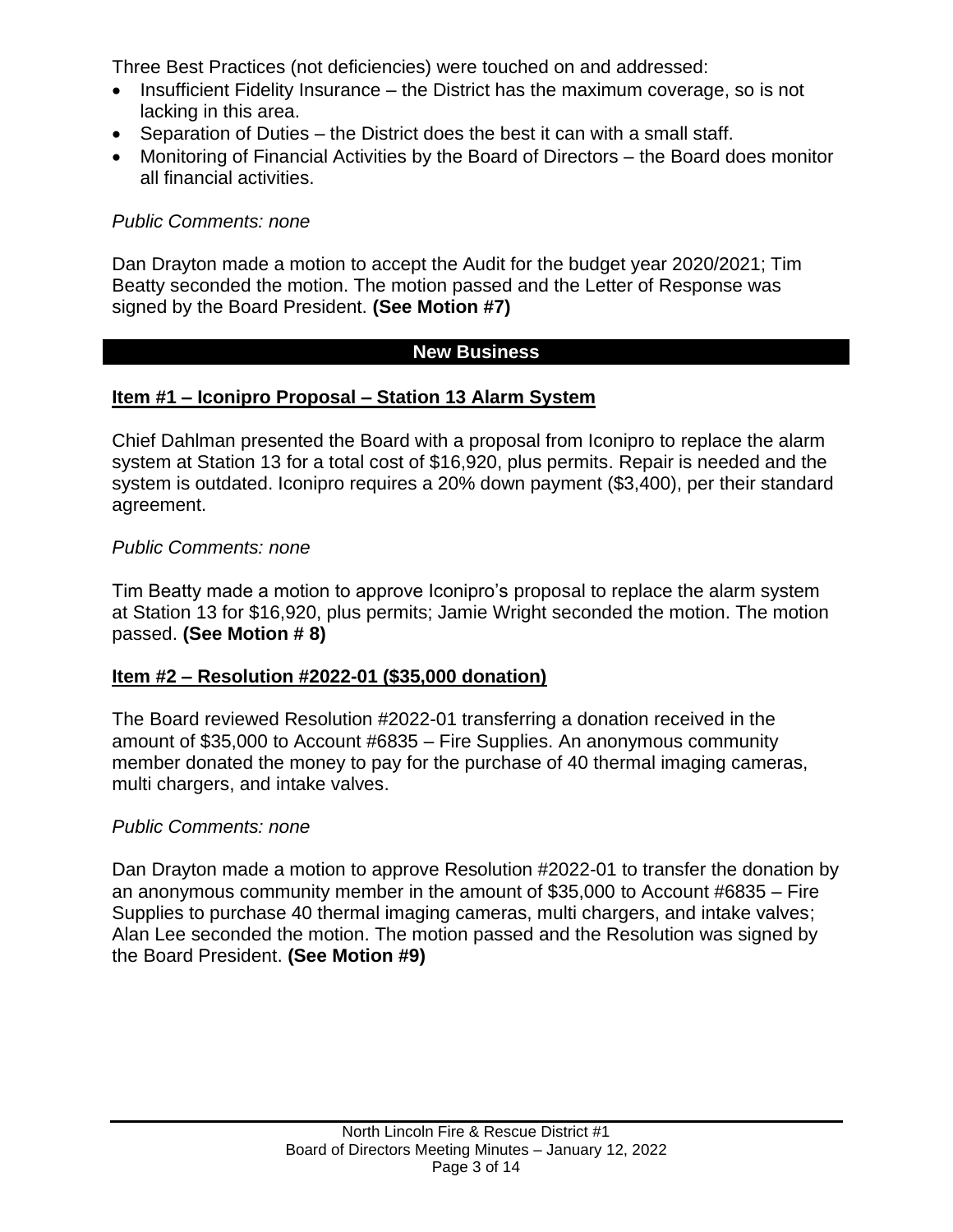## **Item #3 – Resolution #2022-02 (\$70 donation)**

The Board reviewed Resolution #2022-02 to transfer two donations for the annual toy drive to the Volunteer Association:

- \$20 J. Riedberger
- \$50 D. Johnson

*Public Comments: none*

Dan Drayton made a motion to approve Resolution #2022-02 to transfer a total of \$70 in donations for the annual toy drive to the Volunteer Association; Tim Beatty seconded the motion. The motion passed and the Resolution was signed by the Board President. **(See Motion #10)**

## **Item #4 – Surplus Property (Base Stations)**

The Board reviewed a proposal to declare as surplus property:

- Kenwood VHF FM Repeater-Base / Model TKR-750 (Quantity of 2)
	- o S/N RB1B139279
	- o S/N RB28129132

## *Public Comments: none*

Alan Lee made a motion to approve declaring as surplus two Kenwood VHF FM Repeater Bases; Jamie Wright seconded the motion. The motion passed. **(See Motion #11)**

## **Item #5 – Annexation Request (Katheryn L. Paterson)**

The Board reviewed the petition for annexation into NLFR submitted by Katheryn L. Paterson. The property is located at 9516 Siletz Hwy.

## *Public Comments: none*

Tim Beatty made a motion to approve the petition for annexation into NLFR submitted by Katheryn L. Paterson; Alan Lee seconded the motion. The motion passed and the petition was signed by the Board President. **(See Motion #12)**

## **Item #6 – Policy 8.5 – Time Off**

The Board reviewed Policy 8.5 – Time Off with the recommended changes.

## *Public Comments: none*

Dan Drayton made a motion to approve Policy 8.5 – Time Off with recommended changes; Tim Beatty seconded the motion. The motion passed. **(See Motion #13)**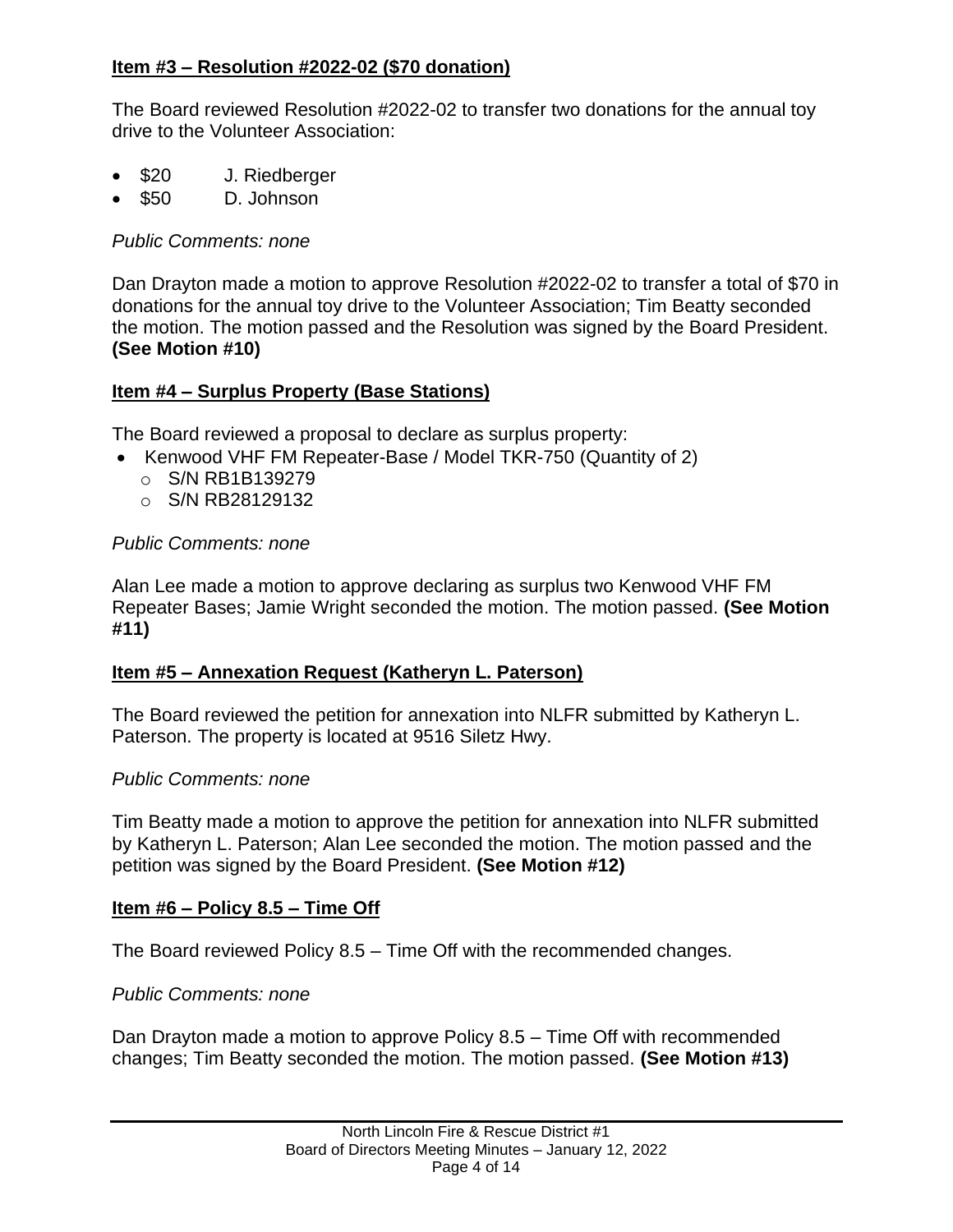## **Item #7 – Civil Service Commission**

A third member to sit on the Civil Service Commission will need to be recruited as one of the members recently passed away.

## **Committee / Staff Reports**

**Training** 

• Fire  $-6$  hours, EMS  $-1$  hour

## **Chief's Report**

Chief Dahlman went over some of the highlights of his report, which was included in the Board packet:

- Covid:
	- $\circ$  Reimbursement FEMA has changed Program Managers and there is a possibility they may ask for all the advance funding to be returned and put us into a different program for reimbursement. We may switch to Oregon Emergency Management for reimbursement if it is more beneficial. The money we received is still in the account.
- Conflagration Response we received reimbursement for the following:
	- $\circ$  \$41,227 Jack Fire
	- o \$27,852 Douglas Country Preposition
	- o We are still waiting for reimbursement for three deployments totaling \$194,719.
- EMS report:
	- o 6 transports in December, year total was 62.
	- o Ambulance transport dollars received this budget year is \$8,563.
	- o 49 transports are pending collections by PWA.
- Monies received:
	- $\circ$  \$ 4,680 EF Recovery
	- o \$ 1,487 Ambulance collections
	- $\circ$  \$71,478 Chinook Winds annual donation we will get 2% more next year
	- o \$ 1,625 Linfield College (McMinnville) football game standby
	- o \$35,000 Anonymous donation for fire equipment
- Budget Process:
	- o Work has begun on the 2022/2023 budget; request forms have been sent out to staff and volunteers.
	- o 12% increase on liability insurance.
	- o 4% increase on dispatch services.
	- o Goods and services increase of about 5%.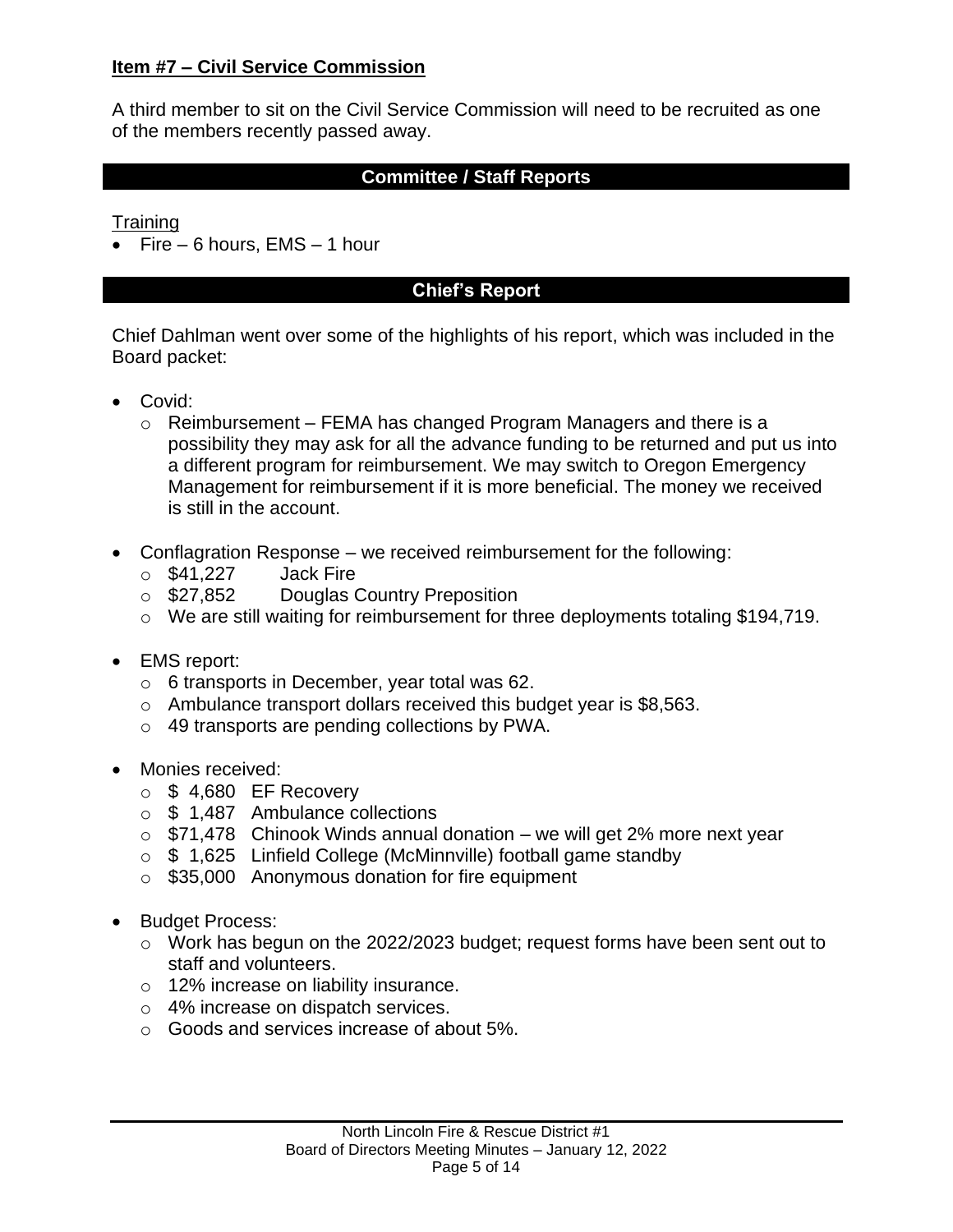- Building and Equipment Maintenance:
	- o Damage to HR-16, which hit a boulder in the roadway while responding to a call. This is an insurance claim – no estimate for the damage yet.
	- o T-12 has hose bed cover being built.
	- o E-13 has new mirrors and rear damage to be repaired.
	- $\circ$  Bob is working on interior projects flooring, new maintenance area, painting at Station 16. Lighting and fixture repairs. Vehicle numbering and decals.
	- o Kenny is busy with vehicle preventative maintenance and older vehicle repairs.
- Alarm Responses:
	- o There were 265 alarm responses in December 2021, up from 228 in December 2020, an increase of 17%. 2021 was a record-setting year with 3,372 calls, an average of 9.2 per day.
- Grant applications:
	- o SDAO Safety and Security Grant no response yet.
	- $\circ$  SAFER and AFG grant cycles are currently open no applications submitted.
- Supply Chain Issues:
	- o We'll be affected substantially, have seen this over the past 6-8 months. SDAO and OFCA have asked all agencies and Districts to keep their Boards informed about the problems for budget and planning purposes.
- District Annexations:
	- $\circ$  January 5, 2022, the County Board of Commissioners approved the annexation of the three properties from last month's Board meeting into the District.
	- $\circ$  There are still nine properties in Road's End without fire protection. The property owners will be sent final letters notifying them of their options to either be annexed, have a private contract with the District, or be left without fire protection. If they choose none, we will not respond to those addresses.
- Bond Purchases:
	- o The Direct Capture Exhaust System for Station 16 is installed. Submission to FEMA for AFG money (\$76,190) will be made and the balance of \$12,522 will come out of Bond funds.
	- $\circ$  Pre-build conference with Hughes Fire was held December 14, 2021 for the two new Type-1 engines. Estimated delivery is July 2022; equipment for them will be ordered now due to supply chain issues.
- Remote Access:
	- o House Bill 2560 took effect January 1, 2022 which requires governing bodies to make meetings accessible remotely and provide opportunity for members of the general public to remotely submit oral and written testimony to the extent reasonably possible. This does not apply to executive sessions.
	- o NLFR has been doing this using the GoToMeeting platform and will update Policy 4.3 to reflect HB2560.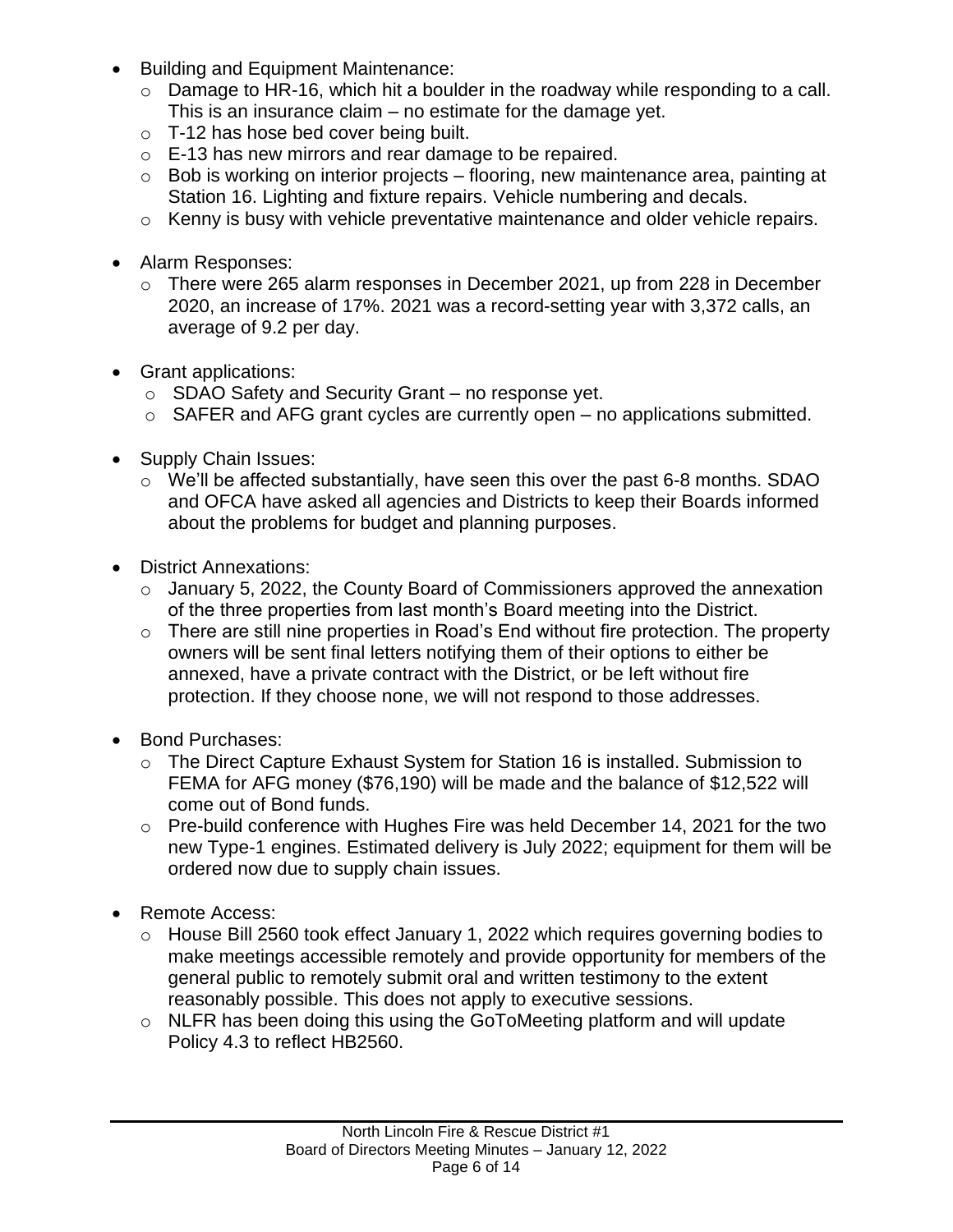- Personnel:
	- o Cody Peterson's last day was January 1, 2022.
	- o Dennis Knudson's last day was December 31, 2021.
	- $\circ$  Volunteer Jessie Nunn resigned due to leaving the area he was here six months.
	- o Two new volunteers have passed background checks and are completing physicals and drug screenings.
	- $\circ$  Caden McCall's last day as temporary part-time firefighter is January 31<sup>st</sup>. He will move back to being a volunteer firefighter with the District.
	- $\circ$  Lois is retiring March 31, 2022 we appreciate her giving us enough time to fill her position before she leaves.
- Hiring:
	- $\circ$  We hired two temporary part-time firefighters one to replace Caden (who is covering for Firefighter Lauritzon during military deployment) and one to replace Cody until full-time firefighters are hired later this year.
	- $\circ$  We will be hiring 8 full-time firefighters the job openings close March 18, 2022.

# **Miscellaneous Items**

• Relationship with Depoe Bay Fire was discussed, we want to remain good neighbors. There may be other options available for working together than mergers and consolidations.

# **For the Good of the Order**

- SDAO Magazine contains upcoming Board training.
- The County wanted to put a ballot box at Station 16, but the Board vetoed that idea due to safety concerns.

## **Call for General Public Comments for Non-Agenda Items**

None.

Dan Drayton made a motion to adjourn the meeting; Alan Lee seconded the motion. The motion passed. **(See Motion #14)**

## ADJOURNED AT 5:31 p.m.

*The minutes were taken, transcribed, and submitted by KrieAnn Kudar, Administrative Assistant.*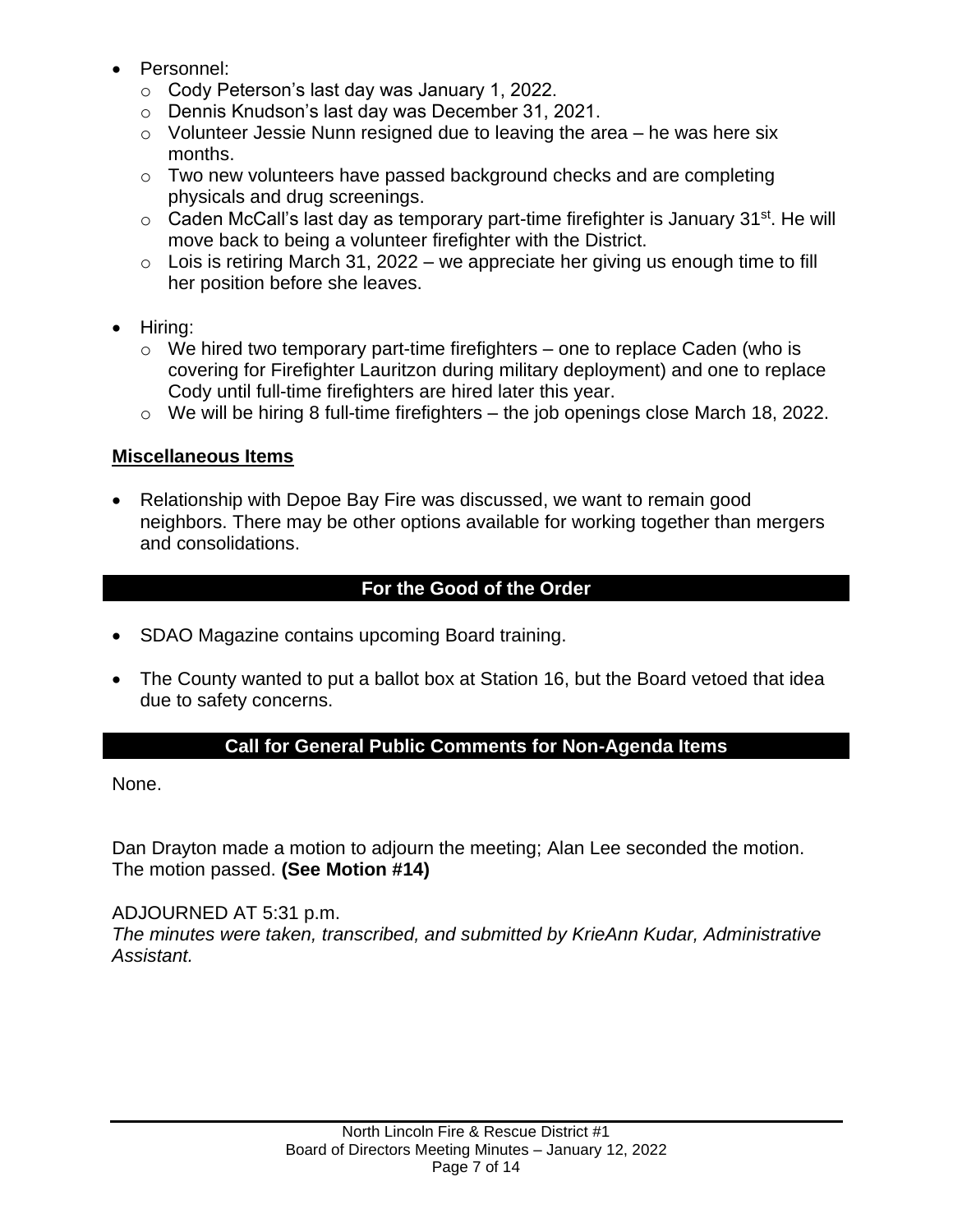### NORTH LINCOLN FIRE & RESCUE DISTRICT #1 Motion #1 and Voting Record Date: 1-12-2022

| Motion Made By: |                   | Motion Seconded By: |                   |
|-----------------|-------------------|---------------------|-------------------|
|                 | Ron Woodard       |                     | Ron Woodard       |
|                 | <b>Tim Beatty</b> |                     | <b>Tim Beatty</b> |
|                 | Alan Lee          |                     | Alan Lee          |
|                 | Jamie Wright      |                     | Jamie Wright      |
|                 | Dan Drayton       |                     | Dan Drayton       |

MOTION: To approve the Minutes of the December 8, 2021 Board meeting as amended.

|               | <b>FOR</b> | <b>AGAINST</b> | ABSTAINED | <b>COMMENTS</b>               |
|---------------|------------|----------------|-----------|-------------------------------|
| Woodard       |            |                |           |                               |
| <b>Beatty</b> |            |                |           |                               |
| Lee           |            |                |           |                               |
| Wright        |            |                |           | <b>Technical difficulties</b> |
| Dravton       |            |                |           |                               |

| <b>RESULTS</b>           |  |  |
|--------------------------|--|--|
| <b>PASSED</b><br>FAII FD |  |  |
|                          |  |  |

### NORTH LINCOLN FIRE & RESCUE DISTRICT #1 Motion #2 and Voting Record Date: 1-12-2022

| Motion Made By: |                   | Motion Seconded By: |                   |
|-----------------|-------------------|---------------------|-------------------|
|                 | Ron Woodard       |                     | Ron Woodard       |
|                 | <b>Tim Beatty</b> |                     | <b>Tim Beatty</b> |
|                 | Alan Lee          |                     | Alan Lee          |
|                 | Jamie Wright      |                     | Jamie Wright      |
|                 | Dan Drayton       |                     | Dan Drayton       |

MOTION: To approve the monthly financial reports as presented.

|               | <b>FOR</b> | <b>AGAINST</b> | <b>ABSTAINED</b> | <b>COMMENTS</b>               |
|---------------|------------|----------------|------------------|-------------------------------|
| Woodard       |            |                |                  |                               |
| <b>Beatty</b> |            |                |                  |                               |
| Lee           |            |                |                  |                               |
| Wright        |            |                |                  | <b>Technical difficulties</b> |
| Drayton       |            |                |                  |                               |

| <b>RESULTS</b>           |  |  |
|--------------------------|--|--|
| <b>PASSED</b><br>FAII FD |  |  |
|                          |  |  |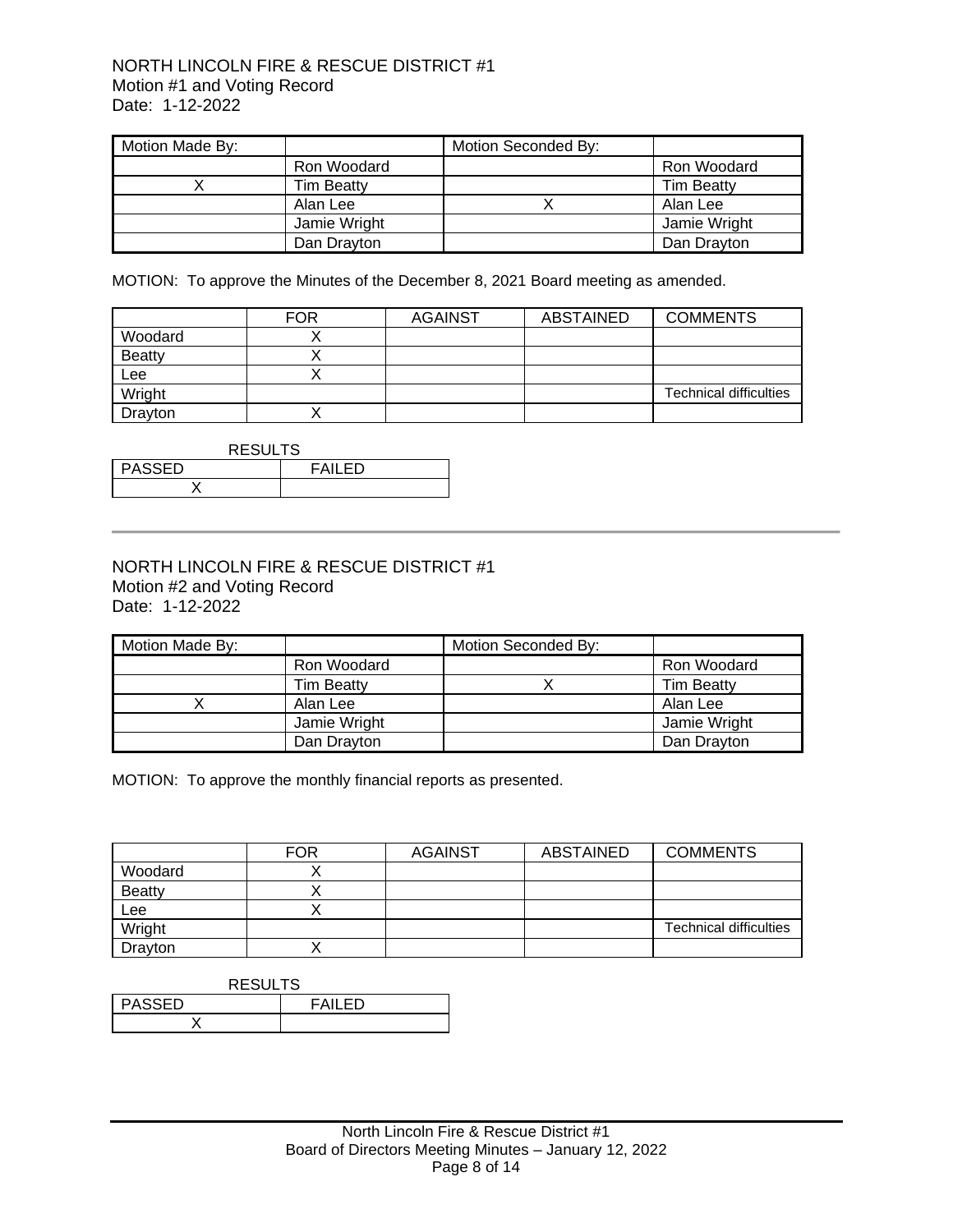### NORTH LINCOLN FIRE & RESCUE DISTRICT #1 Motion #3 and Voting Record Date: 1-12-2022

| Motion Made By: |                   | Motion Seconded By: |                   |
|-----------------|-------------------|---------------------|-------------------|
|                 | Ron Woodard       |                     | Ron Woodard       |
|                 | <b>Tim Beatty</b> |                     | <b>Tim Beatty</b> |
|                 | Alan Lee          |                     | Alan Lee          |
|                 | Jamie Wright      |                     | Jamie Wright      |
|                 | Dan Dravton       |                     | Dan Drayton       |

MOTION: To approve the payment of the bills as presented.

|                | <b>FOR</b> | <b>AGAINST</b> | ABSTAINED | <b>COMMENTS</b>               |
|----------------|------------|----------------|-----------|-------------------------------|
| Woodard        |            |                |           |                               |
| <b>Beatty</b>  |            |                |           |                               |
| Lee            |            |                |           |                               |
| Wright         |            |                |           | <b>Technical difficulties</b> |
| <b>Dravton</b> |            |                |           |                               |

| <b>RESULTS</b>                 |  |  |
|--------------------------------|--|--|
| <b>PASSED</b><br><b>FAILED</b> |  |  |
|                                |  |  |

### NORTH LINCOLN FIRE & RESCUE DISTRICT #1 Motion #4 and Voting Record Date: 1-12-2022

| Motion Made By: |                   | Motion Seconded By: |                   |
|-----------------|-------------------|---------------------|-------------------|
|                 | Ron Woodard       |                     | Ron Woodard       |
|                 | <b>Tim Beatty</b> |                     | <b>Tim Beatty</b> |
|                 | Alan Lee          |                     | Alan Lee          |
|                 | Jamie Wright      |                     | Jamie Wright      |
|                 | Dan Drayton       |                     | Dan Drayton       |

MOTION: To approve the 2022/2023 Budget Calendar with meeting times added.

|               | <b>FOR</b> | <b>AGAINST</b> | <b>ABSTAINED</b> | <b>COMMENTS</b>               |
|---------------|------------|----------------|------------------|-------------------------------|
| Woodard       |            |                |                  |                               |
| <b>Beatty</b> |            |                |                  |                               |
| Lee           |            |                |                  |                               |
| Wright        |            |                |                  | <b>Technical difficulties</b> |
| Drayton       |            |                |                  |                               |

#### RESULTS

| PASSED | FŊ<br>– 4 |
|--------|-----------|
|        |           |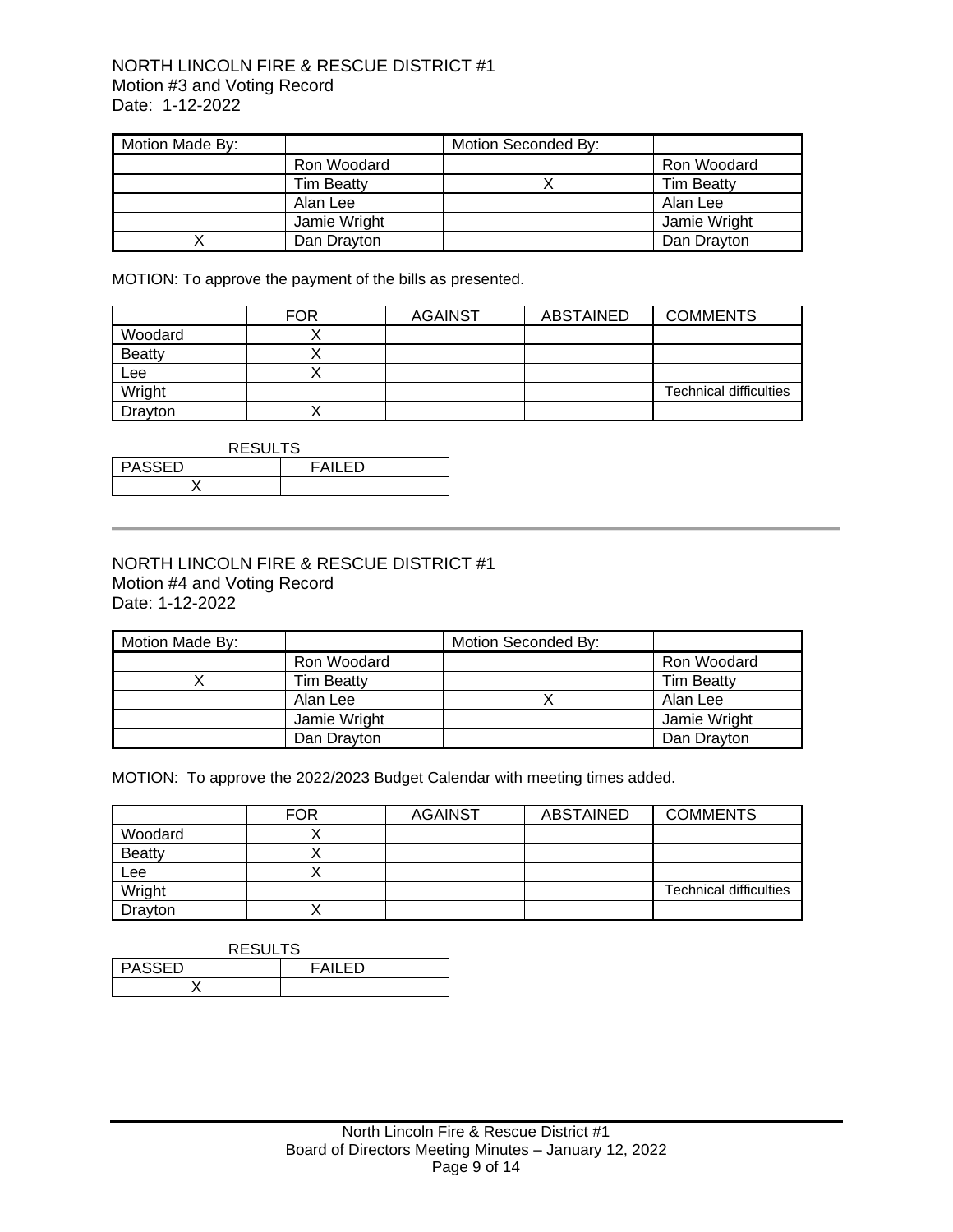### NORTH LINCOLN FIRE & RESCUE DISTRICT #1 Motion #5 and Voting Record Date: 1-12-2022

| Motion Made By: |                   | Motion Seconded By: |                   |
|-----------------|-------------------|---------------------|-------------------|
|                 | Ron Woodard       |                     | Ron Woodard       |
|                 | <b>Tim Beatty</b> |                     | <b>Tim Beatty</b> |
|                 | Alan Lee          |                     | Alan Lee          |
|                 | Jamie Wright      |                     | Jamie Wright      |
|                 | Dan Drayton       |                     | Dan Drayton       |

MOTION: To approve the appointment of Dan Drayton as the 2022/2023 Budget Officer.

|               | <b>FOR</b> | <b>AGAINST</b> | ABSTAINED | <b>COMMENTS</b>               |
|---------------|------------|----------------|-----------|-------------------------------|
| Woodard       |            |                |           |                               |
| <b>Beatty</b> |            |                |           |                               |
| Lee           |            |                |           |                               |
| Wright        |            |                |           | <b>Technical difficulties</b> |
| Drayton       |            |                |           |                               |

| <b>RESULTS</b>          |  |  |
|-------------------------|--|--|
| PASSED<br><b>FAILED</b> |  |  |
|                         |  |  |

### NORTH LINCOLN FIRE & RESCUE DISTRICT #1 Motion #6 and Voting Record Date: 1-12-2022

| Motion Made By: |                   | Motion Seconded By: |                   |
|-----------------|-------------------|---------------------|-------------------|
|                 | Ron Woodard       |                     | Ron Woodard       |
|                 | <b>Tim Beatty</b> |                     | <b>Tim Beatty</b> |
|                 | Alan Lee          |                     | Alan Lee          |
|                 | Jamie Wright      |                     | Jamie Wright      |
|                 | Dan Drayton       |                     | Dan Drayton       |

MOTION: To approve Policy 6.2 as presented and the log with the addition of the "Property Disposition" column.

|               | <b>FOR</b> | <b>AGAINST</b> | <b>ABSTAINED</b> | <b>COMMENTS</b> |
|---------------|------------|----------------|------------------|-----------------|
| Woodard       |            |                |                  |                 |
| <b>Beatty</b> |            |                |                  |                 |
| Lee           |            |                |                  |                 |
| Wright        |            |                |                  |                 |
| Drayton       |            |                |                  |                 |

| <b>RESULTS</b>           |  |  |
|--------------------------|--|--|
| <b>PASSED</b><br>FAII FD |  |  |
|                          |  |  |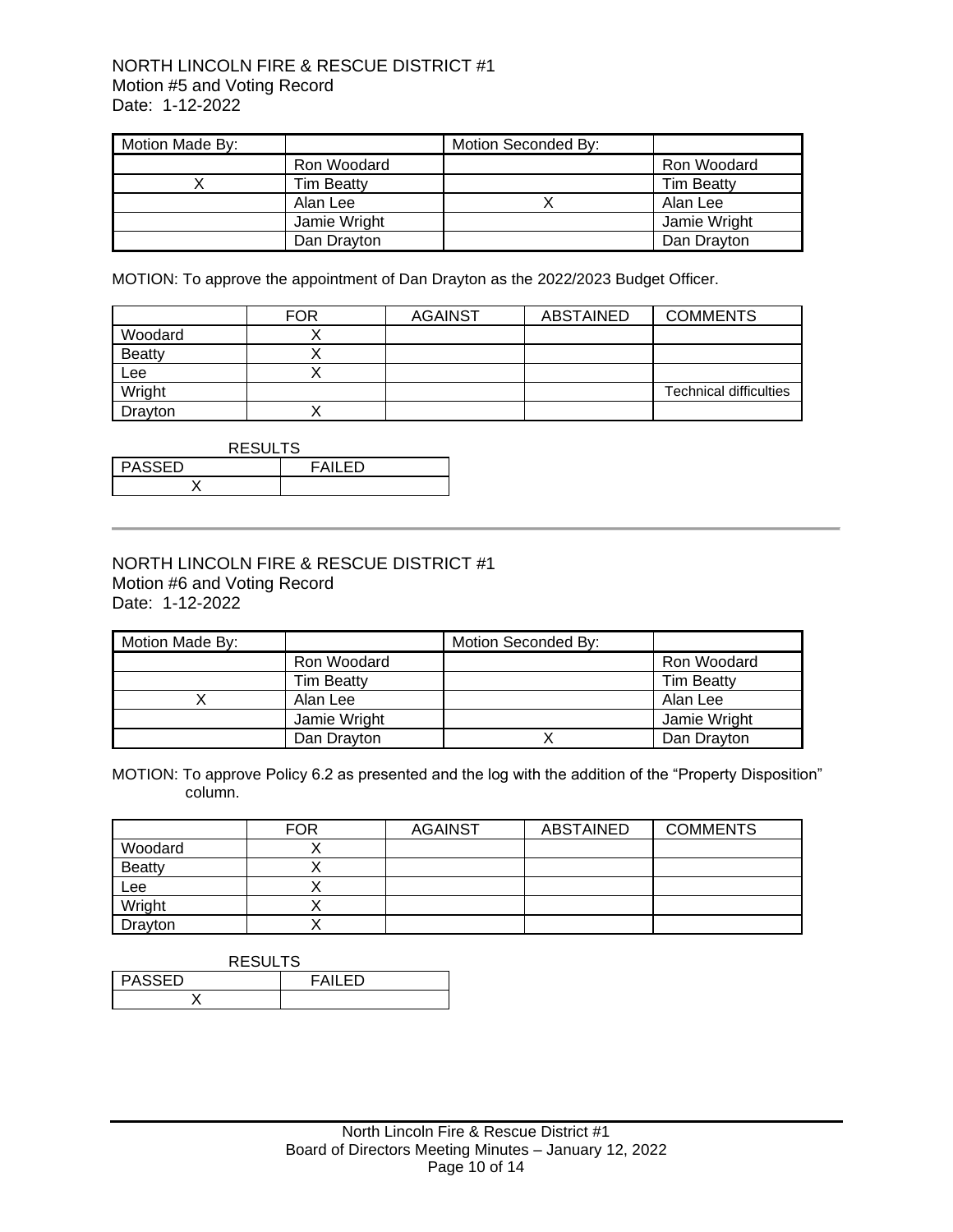### NORTH LINCOLN FIRE & RESCUE DISTRICT #1 Motion #7 and Voting Record Date: 1-12-2022

| Motion Made By: |                   | Motion Seconded By: |                   |
|-----------------|-------------------|---------------------|-------------------|
|                 | Ron Woodard       |                     | Ron Woodard       |
|                 | <b>Tim Beatty</b> |                     | <b>Tim Beatty</b> |
|                 | Alan Lee          |                     | Alan Lee          |
|                 | Jamie Wright      |                     | Jamie Wright      |
|                 | Dan Drayton       |                     | Dan Drayton       |

MOTION: To accept the Audit for the 2020/2021 budget year.

|               | <b>FOR</b> | <b>AGAINST</b> | <b>ABSTAINED</b> | <b>COMMENTS</b> |
|---------------|------------|----------------|------------------|-----------------|
| Woodard       |            |                |                  |                 |
| <b>Beatty</b> |            |                |                  |                 |
| Lee           |            |                |                  |                 |
| Wright        |            |                |                  |                 |
| Drayton       |            |                |                  |                 |

| <b>RESULTS</b>                 |  |  |
|--------------------------------|--|--|
| <b>PASSED</b><br><b>FAILED</b> |  |  |
|                                |  |  |

### NORTH LINCOLN FIRE & RESCUE DISTRICT #1 Motion #8 and Voting Record Date: 1-12-2022

| Motion Made By: |                   | Motion Seconded By: |                   |
|-----------------|-------------------|---------------------|-------------------|
|                 | Ron Woodard       |                     | Ron Woodard       |
|                 | <b>Tim Beatty</b> |                     | <b>Tim Beatty</b> |
|                 | Alan Lee          |                     | Alan Lee          |
|                 | Jamie Wright      |                     | Jamie Wright      |
|                 | Dan Drayton       |                     | Dan Drayton       |

MOTION: To approve Iconipro's proposal to replace the alarm system at Station 13 for \$16,920, plus permits.

|               | <b>FOR</b> | <b>AGAINST</b> | ABSTAINED | <b>COMMENTS</b> |
|---------------|------------|----------------|-----------|-----------------|
| Woodard       |            |                |           |                 |
| <b>Beatty</b> |            |                |           |                 |
| Lee           |            |                |           |                 |
| Wright        |            |                |           |                 |
| Drayton       |            |                |           |                 |

| <b>RESULTS</b>           |  |  |
|--------------------------|--|--|
| <b>PASSED</b><br>FAII FD |  |  |
|                          |  |  |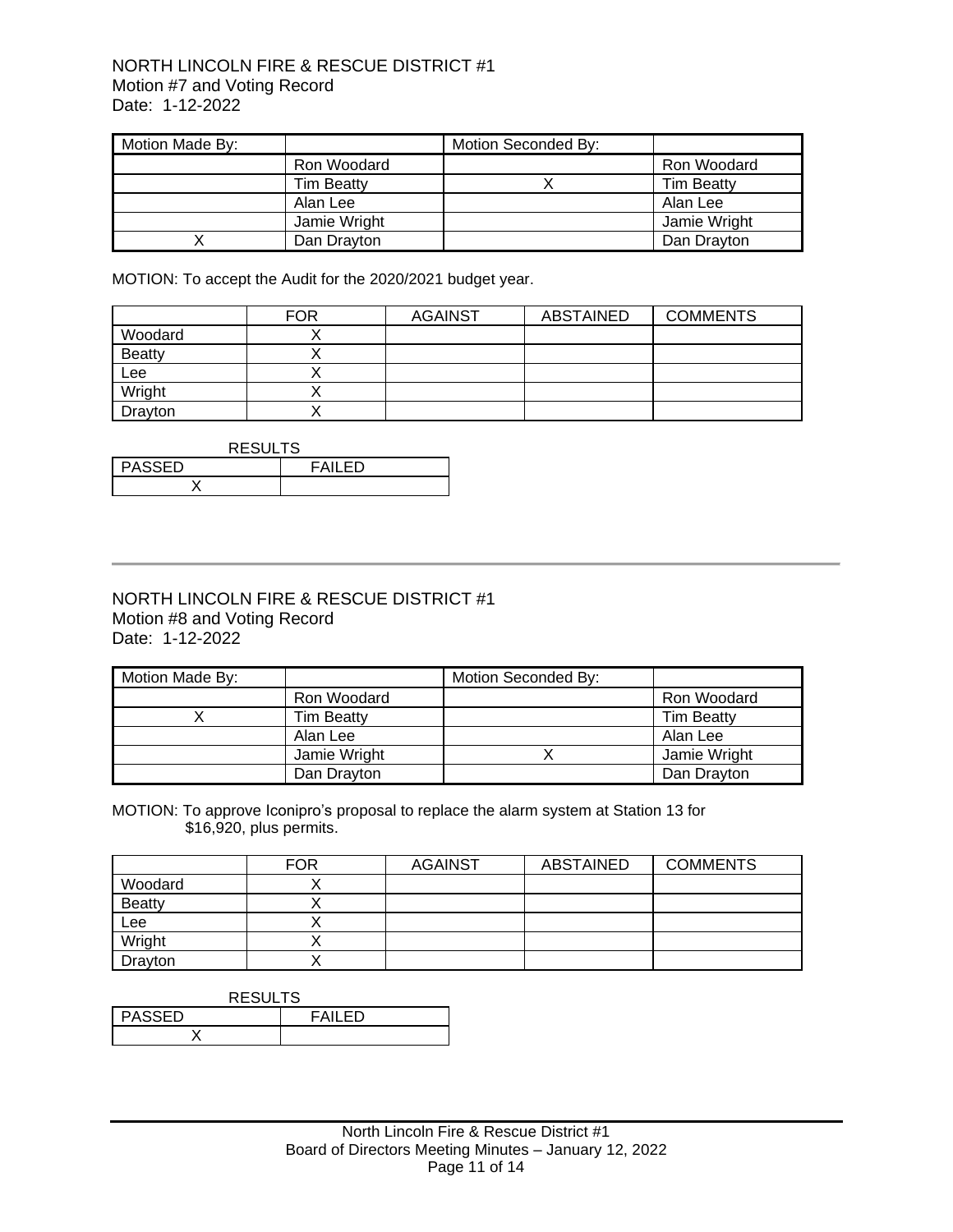| Motion Made By: |                   | Motion Seconded By: |                   |
|-----------------|-------------------|---------------------|-------------------|
|                 | Ron Woodard       |                     | Ron Woodard       |
|                 | <b>Tim Beatty</b> |                     | <b>Tim Beatty</b> |
|                 | Alan Lee          |                     | Alan Lee          |
|                 | Jamie Wright      |                     | Jamie Wright      |
|                 | Dan Drayton       |                     | Dan Drayton       |

MOTION: To approve Resolution #2022-01 to transfer the donation by an anonymous community member in the amount of \$35,000 to Account #6835 – Fire Supplies to purchase 40 thermal imaging cameras, multi chargers, and intake valves.

|               | <b>FOR</b> | <b>AGAINST</b> | ABSTAINED | <b>COMMENTS</b> |
|---------------|------------|----------------|-----------|-----------------|
| Woodard       |            |                |           |                 |
| <b>Beatty</b> |            |                |           |                 |
| Lee           |            |                |           |                 |
| Wright        |            |                |           |                 |
| Drayton       |            |                |           |                 |

| <b>RESULTS</b> |                |  |  |
|----------------|----------------|--|--|
| <b>PASSED</b>  | <b>FAIL FD</b> |  |  |
|                |                |  |  |

### NORTH LINCOLN FIRE & RESCUE DISTRICT #1 Motion #10 and Voting Record Date: 1-12-2022

| Motion Made By: |                   | Motion Seconded By: |                   |
|-----------------|-------------------|---------------------|-------------------|
|                 | Ron Woodard       |                     | Ron Woodard       |
|                 | <b>Tim Beatty</b> |                     | <b>Tim Beatty</b> |
|                 | Alan Lee          |                     | Alan Lee          |
|                 | Jamie Wright      |                     | Jamie Wright      |
|                 | Dan Drayton       |                     | Dan Drayton       |

MOTION: To approve Resolution #2022-02 to transfer a total of \$70 in donations for the annual toy drive to the Volunteer Association.

|               | <b>FOR</b> | <b>AGAINST</b> | <b>ABSTAINED</b> | <b>COMMENTS</b> |
|---------------|------------|----------------|------------------|-----------------|
| Woodard       |            |                |                  |                 |
| <b>Beatty</b> |            |                |                  |                 |
| Lee           |            |                |                  |                 |
| Wright        |            |                |                  |                 |
| Drayton       |            |                |                  |                 |

| <b>RESULTS</b>           |  |  |
|--------------------------|--|--|
| <b>PASSED</b><br>FAII FD |  |  |
|                          |  |  |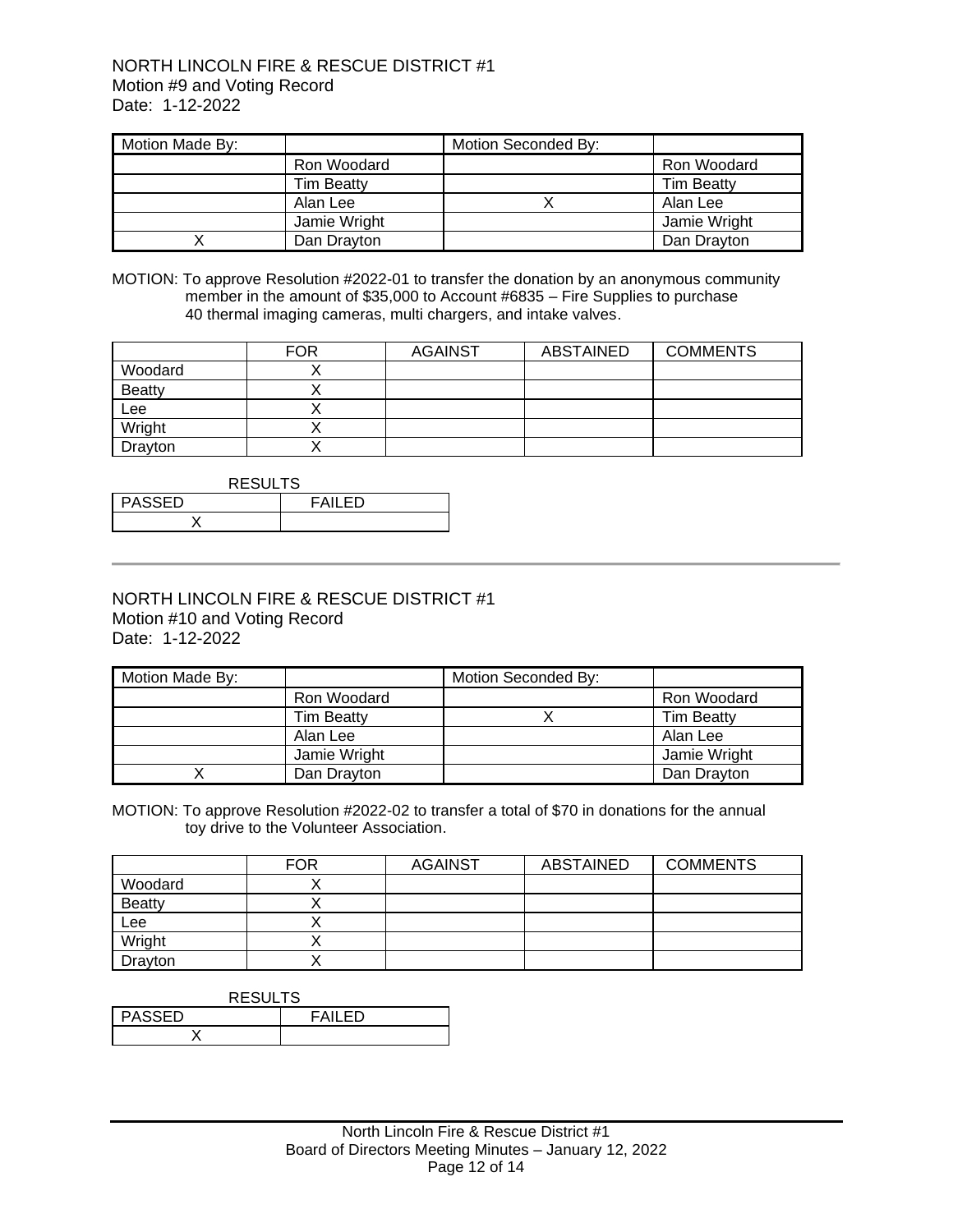### NORTH LINCOLN FIRE & RESCUE DISTRICT #1 Motion #11 and Voting Record Date: 1-12-2022

| Motion Made By: |                   | Motion Seconded By: |                   |
|-----------------|-------------------|---------------------|-------------------|
|                 | Ron Woodard       |                     | Ron Woodard       |
|                 | <b>Tim Beatty</b> |                     | <b>Tim Beatty</b> |
|                 | Alan Lee          |                     | Alan Lee          |
|                 | Jamie Wright      |                     | Jamie Wright      |
|                 | Dan Drayton       |                     | Dan Drayton       |

#### MOTION: To approve declaring as surplus property: Kenwood VHF FM Repeater-Base / Model TKR-750 (Quantity of 2) S/N RB1B139279 and S/N RB28129132

|               | <b>FOR</b> | <b>AGAINST</b> | ABSTAINED | <b>COMMENTS</b> |
|---------------|------------|----------------|-----------|-----------------|
| Woodard       |            |                |           |                 |
| <b>Beatty</b> |            |                |           |                 |
| Lee           |            |                |           |                 |
| Wright        |            |                |           |                 |
| Drayton       |            |                |           |                 |

| <b>RESULTS</b>           |  |  |  |
|--------------------------|--|--|--|
| <b>PASSED</b><br>FAII FD |  |  |  |
|                          |  |  |  |

### NORTH LINCOLN FIRE & RESCUE DISTRICT #1 Motion #12 and Voting Record Date: 1-12-2022

| Motion Made By: |                   | Motion Seconded By: |                   |
|-----------------|-------------------|---------------------|-------------------|
|                 | Ron Woodard       |                     | Ron Woodard       |
|                 | <b>Tim Beatty</b> |                     | <b>Tim Beatty</b> |
|                 | Alan Lee          |                     | Alan Lee          |
|                 | Jamie Wright      |                     | Jamie Wright      |
|                 | Dan Drayton       |                     | Dan Drayton       |

MOTION: To approve the petition for annexation into NLFR submitted by Katheryn L. Paterson.

|               | <b>FOR</b> | <b>AGAINST</b> | <b>ABSTAINED</b> | <b>COMMENTS</b> |
|---------------|------------|----------------|------------------|-----------------|
| Woodard       |            |                |                  |                 |
| <b>Beatty</b> |            |                |                  |                 |
| Lee           |            |                |                  |                 |
| Wright        |            |                |                  |                 |
| Drayton       |            |                |                  |                 |

| <b>RESULTS</b> |         |  |
|----------------|---------|--|
| <b>PASSED</b>  | FAII FD |  |
|                |         |  |